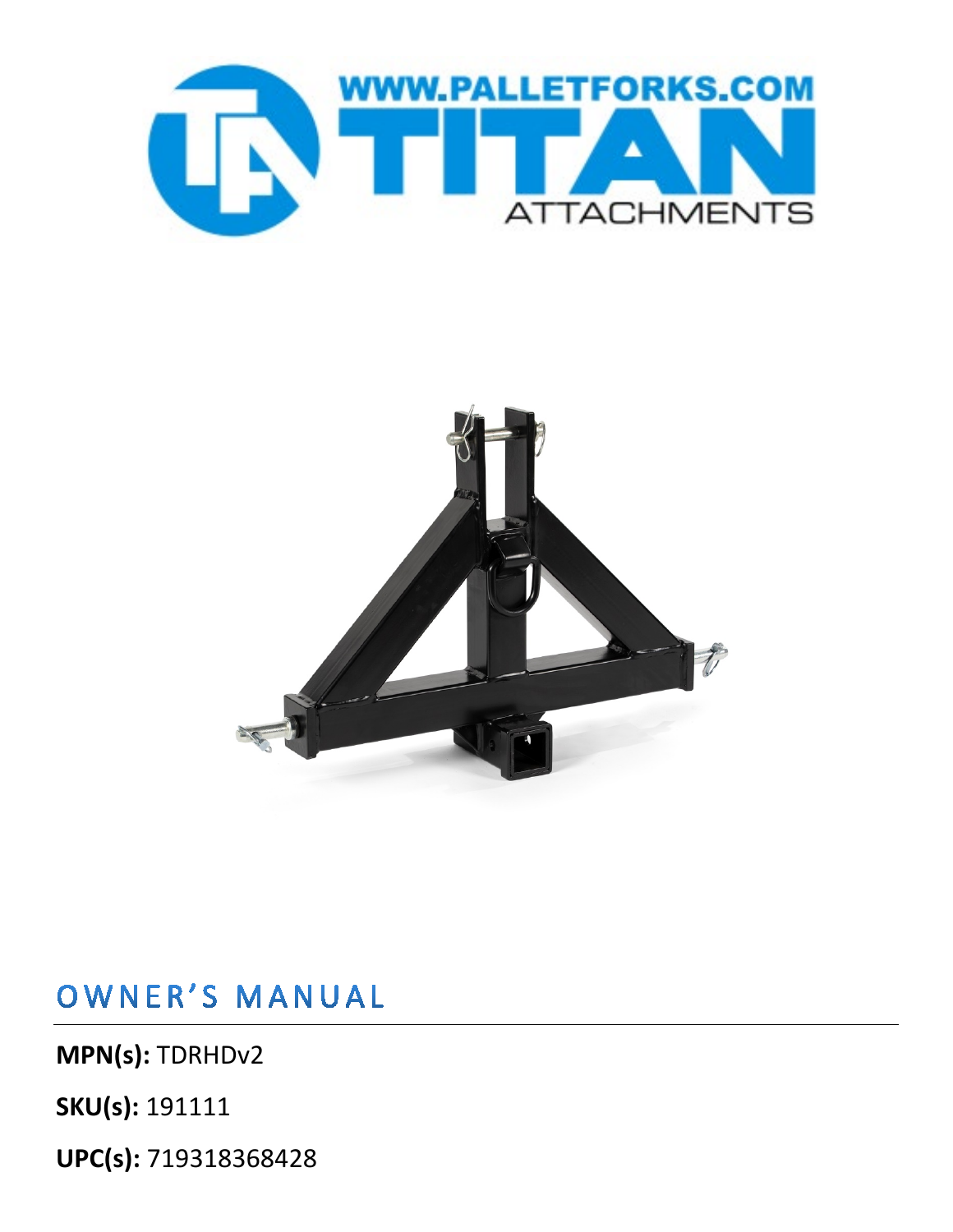## PARTS DIAGRAM / EXPLODED VIEW



| <b>KEY</b> | <b>BOX</b> | <b>DESCRIPTION</b>                | <b>QTY</b> |
|------------|------------|-----------------------------------|------------|
| (1)        |            | <b>B-SHAPED PIN</b>               |            |
| (2)        |            | UPPER ARM MOUNT PIN WITH LOCK PIN |            |
| (3)        |            | LOWER ARM MOUNT PIN WITH LOCK PIN |            |